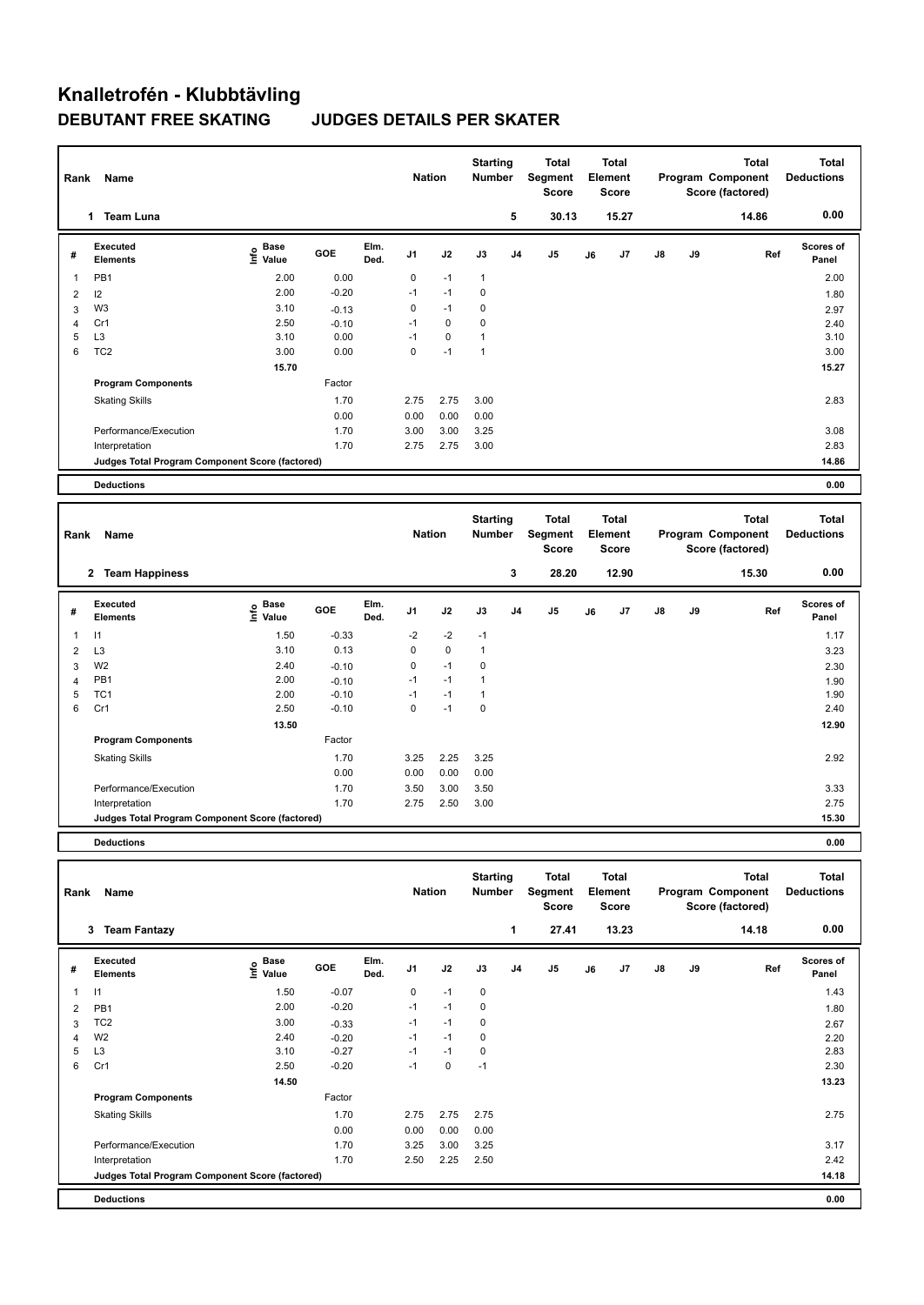### **Knalletrofén - Klubbtävling DEBUTANT FREE SKATING JUDGES DETAILS PER SKATER**

| Rank           | Name                                            |                              |         |              | <b>Nation</b>  |      | <b>Starting</b><br>Number        |                | <b>Total</b><br>Segment<br><b>Score</b> |    | <b>Total</b><br>Element<br><b>Score</b> |               |    | <b>Total</b><br>Program Component<br>Score (factored) | <b>Total</b><br><b>Deductions</b> |
|----------------|-------------------------------------------------|------------------------------|---------|--------------|----------------|------|----------------------------------|----------------|-----------------------------------------|----|-----------------------------------------|---------------|----|-------------------------------------------------------|-----------------------------------|
|                | 4 Team Magic                                    |                              |         |              |                |      |                                  | 4              | 23.89                                   |    | 11.70                                   |               |    | 12.19                                                 | 0.00                              |
| #              | Executed<br><b>Elements</b>                     | <b>Base</b><br>١nf٥<br>Value | GOE     | Elm.<br>Ded. | J <sub>1</sub> | J2   | J3                               | J <sub>4</sub> | J5                                      | J6 | J7                                      | J8            | J9 | Ref                                                   | Scores of<br>Panel                |
| 1              | $\mathsf{I}$                                    | 1.50                         | $-0.20$ |              | $-2$           | $-1$ | 0                                |                |                                         |    |                                         |               |    |                                                       | 1.30                              |
| 2              | TC <sub>1</sub>                                 | 2.00                         | $-0.10$ |              | $-1$           | $-1$ | $\mathbf{1}$                     |                |                                         |    |                                         |               |    |                                                       | 1.90                              |
| 3              | W <sub>2</sub>                                  | 2.40                         | $-0.20$ |              | $-1$           | $-1$ | 0                                |                |                                         |    |                                         |               |    |                                                       | 2.20                              |
| 4              | L2                                              | 2.40                         | $-0.30$ |              | $-1$           | $-1$ | $-1$                             |                |                                         |    |                                         |               |    |                                                       | 2.10                              |
| 5              | PB <sub>1</sub>                                 | 2.00                         | $-0.10$ |              | 0              | $-1$ | $\pmb{0}$                        |                |                                         |    |                                         |               |    |                                                       | 1.90                              |
| 6              | Cr1                                             | 2.50                         | $-0.20$ |              | $-1$           | $-1$ | 0                                |                |                                         |    |                                         |               |    |                                                       | 2.30                              |
|                |                                                 | 12.80                        |         |              |                |      |                                  |                |                                         |    |                                         |               |    |                                                       | 11.70                             |
|                | <b>Program Components</b>                       |                              | Factor  |              |                |      |                                  |                |                                         |    |                                         |               |    |                                                       |                                   |
|                | <b>Skating Skills</b>                           |                              | 1.70    |              | 2.50           | 2.25 | 2.75                             |                |                                         |    |                                         |               |    |                                                       | 2.50                              |
|                |                                                 |                              | 0.00    |              | 0.00           | 0.00 | 0.00                             |                |                                         |    |                                         |               |    |                                                       |                                   |
|                | Performance/Execution                           |                              | 1.70    |              | 2.75           | 2.50 | 2.25                             |                |                                         |    |                                         |               |    |                                                       | 2.50                              |
|                | Interpretation                                  |                              | 1.70    |              | 2.25           | 1.75 | 2.50                             |                |                                         |    |                                         |               |    |                                                       | 2.17                              |
|                | Judges Total Program Component Score (factored) |                              |         |              |                |      |                                  |                |                                         |    |                                         |               |    |                                                       | 12.19                             |
|                | <b>Deductions</b>                               |                              |         |              |                |      |                                  |                |                                         |    |                                         |               |    |                                                       | 0.00                              |
|                |                                                 |                              |         |              |                |      |                                  |                |                                         |    |                                         |               |    |                                                       |                                   |
| Rank           | Name                                            |                              |         |              | <b>Nation</b>  |      |                                  |                |                                         |    |                                         |               |    |                                                       |                                   |
|                |                                                 |                              |         |              |                |      | <b>Starting</b><br><b>Number</b> |                | <b>Total</b><br>Segment<br><b>Score</b> |    | <b>Total</b><br>Element<br><b>Score</b> |               |    | <b>Total</b><br>Program Component<br>Score (factored) | <b>Total</b><br><b>Deductions</b> |
|                | 5 Team Seastar                                  |                              |         |              |                |      |                                  | 6              | 20.81                                   |    | 11.60                                   |               |    | 10.21                                                 | 1.00                              |
| #              | <b>Executed</b><br><b>Elements</b>              | Base<br>١nfo<br>Value        | GOE     | Elm.<br>Ded. | J <sub>1</sub> | J2   | J3                               | J <sub>4</sub> | J <sub>5</sub>                          | J6 | J7                                      | $\mathsf{J}8$ | J9 | Ref                                                   | Scores of<br>Panel                |
| 1              | L <sub>3</sub>                                  | F<br>3.10                    | $-1.07$ |              | -3             | $-2$ | $-3$                             |                |                                         |    |                                         |               |    |                                                       | 2.03                              |
| $\overline{2}$ | W <sub>2</sub>                                  | 2.40                         | $-0.40$ |              | $-2$           | $-1$ | $-1$                             |                |                                         |    |                                         |               |    |                                                       | 2.00                              |
| 3              | 12                                              | 2.00                         | $-0.50$ |              | $-2$           | $-2$ | $-1$                             |                |                                         |    |                                         |               |    |                                                       | 1.50                              |
| $\overline{4}$ | TC <sub>2</sub>                                 | 3.00                         | $-0.83$ |              | $-2$           | $-2$ | $-1$                             |                |                                         |    |                                         |               |    |                                                       | 2.17                              |
| 5              | PB <sub>1</sub>                                 | 2.00                         | $-0.20$ |              | $-1$           | $-1$ | 0                                |                |                                         |    |                                         |               |    |                                                       | 1.80                              |
| 6              | Cr1                                             | 2.50                         | $-0.40$ |              | $-2$           | $-2$ | $\mathbf 0$                      |                |                                         |    |                                         |               |    |                                                       | 2.10                              |
|                |                                                 | 15.00                        |         |              |                |      |                                  |                |                                         |    |                                         |               |    |                                                       | 11.60                             |
|                | <b>Program Components</b>                       |                              | Factor  |              |                |      |                                  |                |                                         |    |                                         |               |    |                                                       |                                   |
|                | <b>Skating Skills</b>                           |                              | 1.70    |              | 2.00           | 1.75 | 2.00                             |                |                                         |    |                                         |               |    |                                                       | 1.92                              |

**Judges Total Program Component Score (factored) 10.21**

**Total Deductions Total Program Component Score (factored) Total Element Segment Score Total Score Starting Rank Name Nation Number # Executed Elements**  o Base<br>⊆ Value **Value GOE J1 J2 J3 J4 J5 J6 J7 J8 J9 Scores of Panel** 1 2.00 -0.50 -2 -2 -1 **Ref**  1.50 **Elm. Ded.**  PB1  **6 Team Twilight 7 18.23 9.94 8.79 0.50** 2 Cr1 2.50 -0.50 -1 -3 -1 2.00 3 TCB 1.00 -0.13 -1 -1 0 0.87 4 W3 6 F 3.10 -0.93 -2 -3 -2 2.17 5  $11$  0.97  $1.50$   $-0.53$   $-2$   $-3$   $-3$ 6 L3  $3.10$   $-0.67$   $-2$   $-2$   $-1$  **13.20 9.94 Program Components**  Skating Skills 2.00 1.25 1.50 Factor 1.70 2.00 1.25 1.50 2.00 2.00 1.58 0.00 0.00 0.00 0.00 Performance/Execution 1.70 1.75 1.75 1.50 1.75 1.50 1.75 1.67 Interpretation 1.70 1.75 2.00 2.00 1.92 **Deductions** Falls: -0.50 **-0.50 Judges Total Program Component Score (factored) 8.79**

Performance/Execution 1.70 2.00 2.25 2.25 2.17 Interpretation 1.70 1.75 1.75 2.25 1.92

**Deductions** Falls: -1.00 **-1.00**